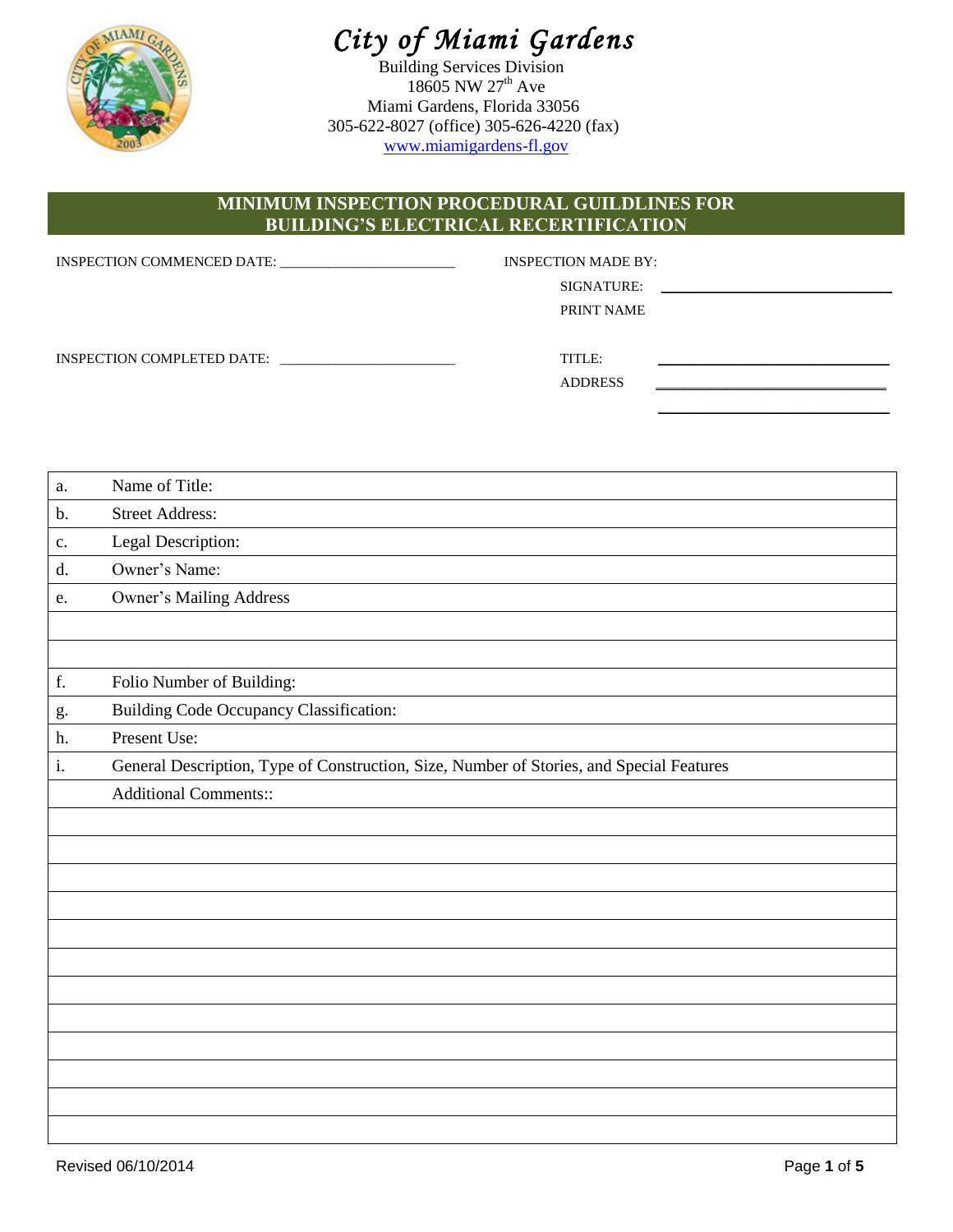| 1. | <b>ELECTRIC SERVICE</b>    |             |                |                  |                |            |                                               |                         |            |               |  |
|----|----------------------------|-------------|----------------|------------------|----------------|------------|-----------------------------------------------|-------------------------|------------|---------------|--|
| 1. | Size:                      | Amperage    | $\overline{a}$ | $\left( \right)$ | Fuses          | $\sqrt{2}$ | $\mathcal{L}$                                 | <b>Breakers</b>         | $\sqrt{2}$ | $\mathcal{L}$ |  |
| 2. | Phase:                     | Three Phase | $\sqrt{ }$     | $\overline{)}$   | Single Phase   | - (        |                                               |                         |            |               |  |
| 3. | Condition:                 | Good        | $\overline{ }$ | $\mathcal{L}$    | Fair           | $\sqrt{ }$ | $\mathcal{L}$                                 | Needs Repair (          |            | $\mathcal{L}$ |  |
| 4. | Comments:                  |             |                |                  |                |            |                                               |                         |            |               |  |
|    |                            |             |                |                  |                |            |                                               |                         |            |               |  |
|    |                            |             |                |                  |                |            |                                               |                         |            |               |  |
| 2. | METER AND ELECTRICAL ROOM  |             |                |                  |                |            |                                               |                         |            |               |  |
| 1. | Clearance:                 | Good (      |                | $\rightarrow$    | Fair (         |            | $\left( \begin{array}{c} \end{array} \right)$ | Requires Corrections (  |            | $\lambda$     |  |
| 2. | Comments:                  |             |                |                  |                |            |                                               |                         |            |               |  |
|    |                            |             |                |                  |                |            |                                               |                         |            |               |  |
|    |                            |             |                |                  |                |            |                                               |                         |            |               |  |
| 3. | <b>GUTTERS</b>             |             |                |                  |                |            |                                               |                         |            |               |  |
| 1. | Location:                  |             |                |                  | Good (         |            | $\left( \right)$                              | Requires Corrections (  |            | $\mathcal{L}$ |  |
|    |                            |             |                |                  |                |            |                                               |                         |            |               |  |
|    |                            |             |                |                  |                |            |                                               |                         |            |               |  |
| 2. | Taps and Fill:             |             |                |                  | Good (         |            | $\mathcal{L}$                                 | Requires Corrections (  |            | $\lambda$     |  |
| 3. | Comments:                  |             |                |                  |                |            |                                               |                         |            |               |  |
|    |                            |             |                |                  |                |            |                                               |                         |            |               |  |
|    |                            |             |                |                  |                |            |                                               |                         |            |               |  |
| 4. | <b>ELECTRIC PANELS</b>     |             |                |                  |                |            |                                               |                         |            |               |  |
| 1. | Panel # (<br>$\rightarrow$ | Location:   |                |                  | Good (         |            | $\lambda$                                     | Requires Corrections (  |            | $\mathcal{L}$ |  |
| 2. | Panel # (<br>$\lambda$     | Location:   |                |                  | Good (         |            | $\mathcal{L}$                                 | Requires Corrections (  |            | $\mathcal{L}$ |  |
| 3. | Panel # $($ $)$            | Location:   |                |                  | Good (         |            | $\rightarrow$                                 | Requires Corrections () |            |               |  |
|    |                            |             |                |                  |                |            |                                               |                         |            |               |  |
| 4. | Panel # (<br>$\rightarrow$ | Location:   |                |                  | Good (         |            | $\mathcal{L}$                                 | Requires Corrections (  |            | $\mathcal{E}$ |  |
| 5. | Panel # (<br>$\lambda$     | Location:   |                |                  | Good (         |            | $\mathcal{L}$                                 | Requires Corrections (  |            | $\mathcal{E}$ |  |
| 6. | Comments:                  |             |                |                  |                |            |                                               |                         |            |               |  |
|    |                            |             |                |                  |                |            |                                               |                         |            |               |  |
|    |                            |             |                |                  |                |            |                                               |                         |            |               |  |
| 5. | <b>BRANCH CIRCUITS</b>     |             |                |                  |                |            |                                               |                         |            |               |  |
| 1. | Identified:                |             |                |                  | Yes (          |            | $\lambda$                                     | Must be identified (    |            | $\mathcal{E}$ |  |
| 2. | Conductors:                | Good (      |                | $\lambda$        | Deteriorated ( |            | $\mathcal{L}$                                 | Must be replaced (      |            | $\mathcal{E}$ |  |
| 3. | Comments:                  |             |                |                  |                |            |                                               |                         |            |               |  |
|    |                            |             |                |                  |                |            |                                               |                         |            |               |  |
|    |                            |             |                |                  |                |            |                                               |                         |            |               |  |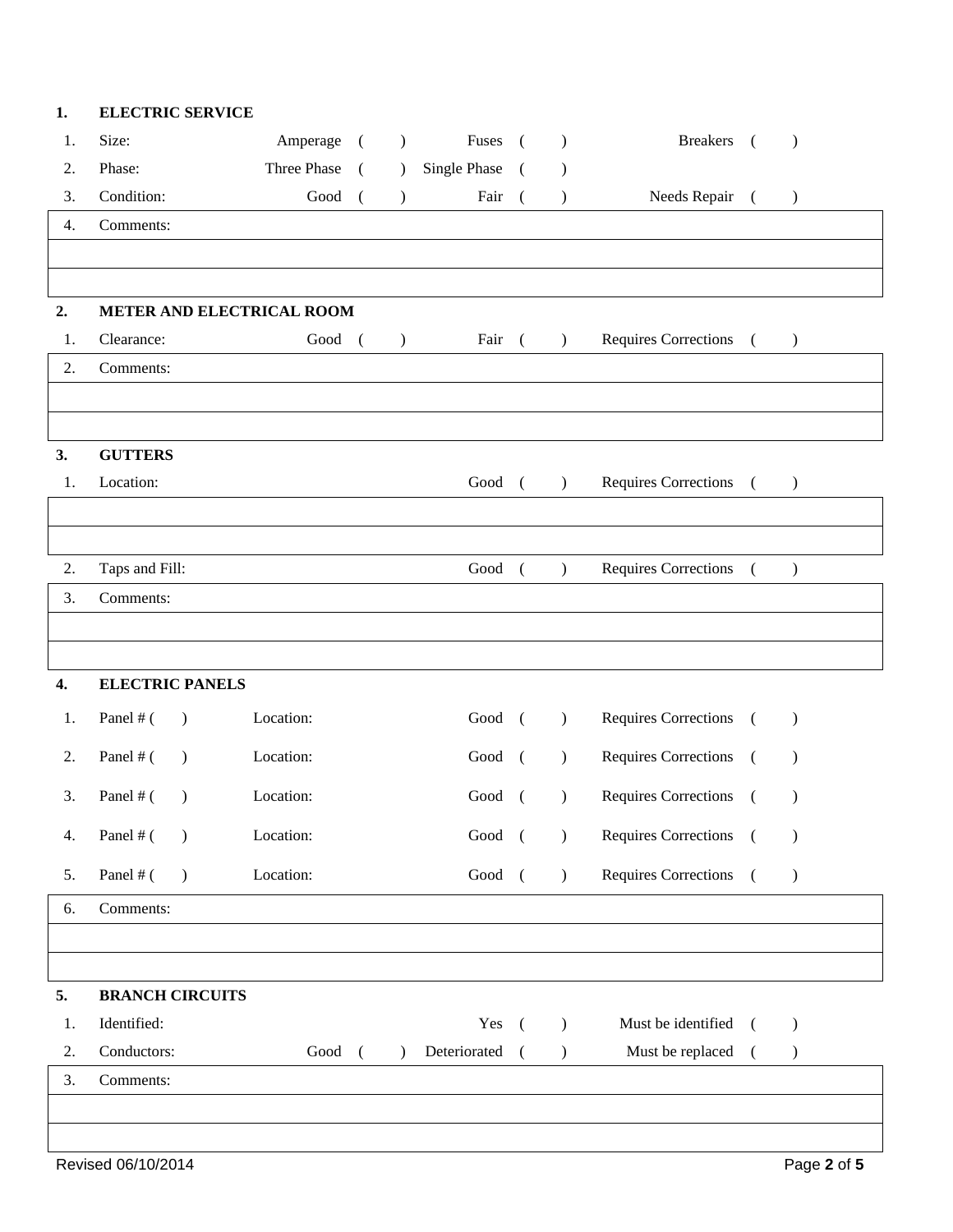### **6. GROUNDING OF SERVICE**

| 1.  | Condition:                     | Good      | $\lambda$        | Repairs Required ( |            | $\lambda$        |
|-----|--------------------------------|-----------|------------------|--------------------|------------|------------------|
| 2.  | Comments:                      |           |                  |                    |            |                  |
|     |                                |           |                  |                    |            |                  |
|     |                                |           |                  |                    |            |                  |
| 7.  | <b>GROUNDING OF EQUIPMENT</b>  |           |                  |                    |            |                  |
| 1.  | Condition:                     | Good (    | $\rightarrow$    | Repairs Required ( |            | $\lambda$        |
| 2.  | Comments:                      |           |                  |                    |            |                  |
|     |                                |           |                  |                    |            |                  |
|     |                                |           |                  |                    |            |                  |
| 8.  | SERVICE CONDUITS/RACEWAYS      |           |                  |                    |            |                  |
| 1.  | Condition:                     | Good (    | $\rightarrow$    | Repairs Required ( |            | $\left( \right)$ |
| 2.  | Comments:                      |           |                  |                    |            |                  |
|     |                                |           |                  |                    |            |                  |
|     |                                |           |                  |                    |            |                  |
| 9.  | SERVICE CONDUCTORS AND CABLES  |           |                  |                    |            |                  |
| 1.  | Condition:                     | Good (    | $\mathcal{L}$    | Repairs Required ( |            | $\lambda$        |
| 2.  | Comments:                      |           |                  |                    |            |                  |
|     |                                |           |                  |                    |            |                  |
|     |                                |           |                  |                    |            |                  |
| 10. | <b>TYPES OF WIRING METHODS</b> |           |                  |                    |            |                  |
|     | Conduit Raceway:               | Good      | $\lambda$        | Repairs Required   | $\sqrt{2}$ | $\lambda$        |
|     | Conduit PVC:                   | Good<br>€ | $\lambda$        | Repairs Required   | $\sqrt{2}$ | $\lambda$        |
|     | NM Cable:                      | Good      | $\lambda$        | Repairs Required   | $\sqrt{2}$ |                  |
|     | <b>BX</b> Cable:               | Good<br>( | $\lambda$        | Repairs Required   | $\sqrt{2}$ | $\lambda$        |
| 11. | FEEDER CONDUCTORS AND CABLES   |           |                  |                    |            |                  |
| 1.  | Condition:                     | Good (    | $\rightarrow$    | Repairs Required ( |            | $\mathcal{L}$    |
| 2.  | Comments:                      |           |                  |                    |            |                  |
|     |                                |           |                  |                    |            |                  |
|     |                                |           |                  |                    |            |                  |
| 12. | <b>EMERGENCY LIGHTING</b>      |           |                  |                    |            |                  |
| 1.  | Condition:                     | Good (    | $\left( \right)$ | Repairs Required ( |            | $\left( \right)$ |
| 2.  | Comments:                      |           |                  |                    |            |                  |
|     |                                |           |                  |                    |            |                  |
|     |                                |           |                  |                    |            |                  |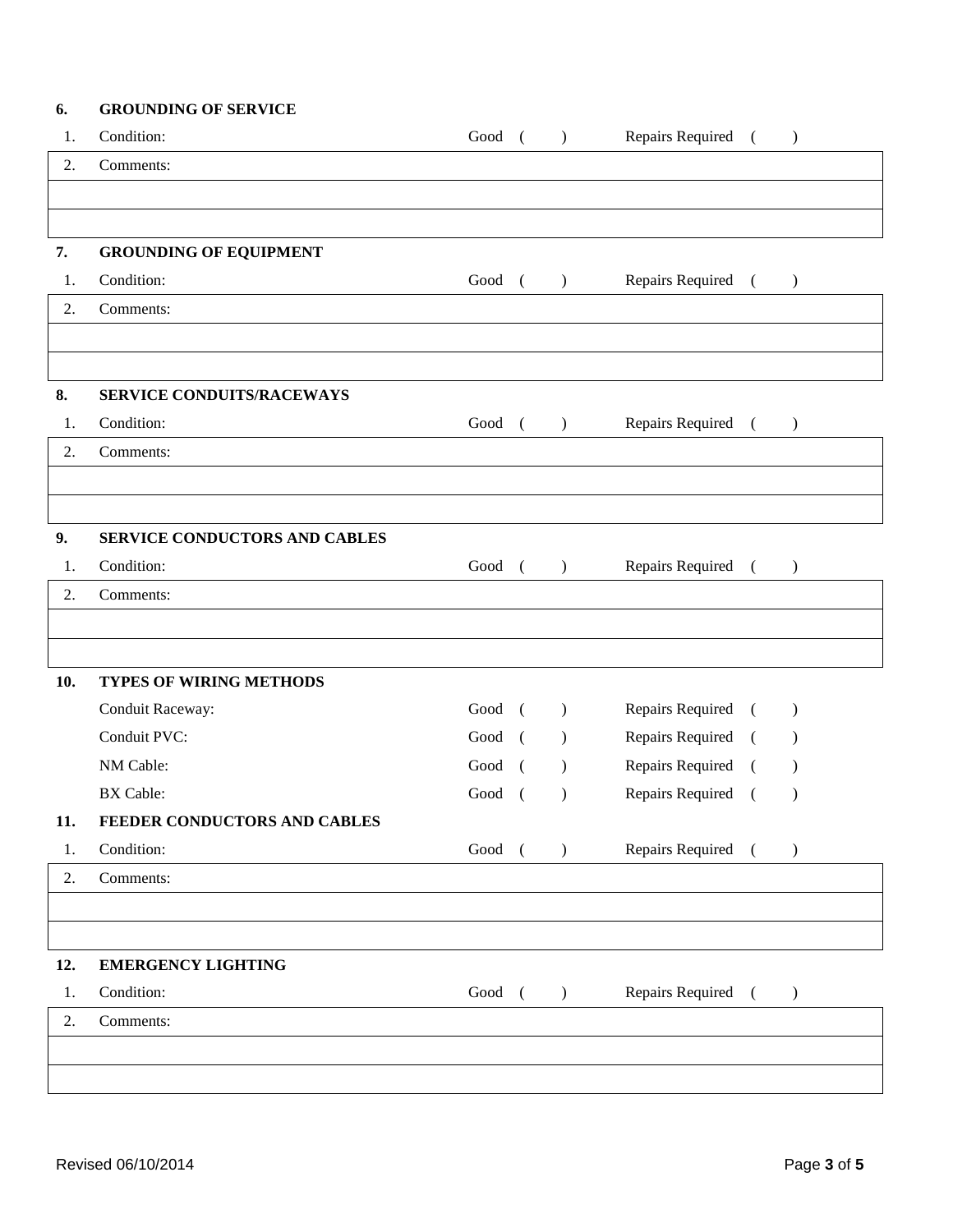#### **13. BUILDING EGRESS ILLUMINATION**

| 1.  | Condition:                                               | Good ( | $\overline{\phantom{a}}$ | Repairs Required (   | $\big)$       |
|-----|----------------------------------------------------------|--------|--------------------------|----------------------|---------------|
| 2.  | Comments:                                                |        |                          |                      |               |
|     |                                                          |        |                          |                      |               |
|     |                                                          |        |                          |                      |               |
| 14. | <b>FIRE ALARM SYSTEM</b>                                 |        |                          |                      |               |
| 1.  | Condition:                                               | Good ( | $\overline{\phantom{a}}$ | Repairs Required (   | $\big)$       |
| 2.  | Comments:                                                |        |                          |                      |               |
|     |                                                          |        |                          |                      |               |
|     |                                                          |        |                          |                      |               |
| 15. | <b>SMOKE DETECTORS</b>                                   |        |                          |                      |               |
| 1.  | Condition:                                               |        | $Good$ ( )               | Repairs Required ( ) |               |
| 2.  | Comments:                                                |        |                          |                      |               |
|     |                                                          |        |                          |                      |               |
| 16. | <b>EXIT LIGHTS</b>                                       |        |                          |                      |               |
| 1.  | Condition:                                               | Good ( | $\overline{\phantom{a}}$ | Repairs Required (   | $\lambda$     |
| 2.  | Comments:                                                |        |                          |                      |               |
|     |                                                          |        |                          |                      |               |
|     |                                                          |        |                          |                      |               |
| 17. | <b>EMERGENCY GENERATOR</b>                               |        |                          |                      |               |
| 1.  | Condition:                                               | Good ( | $\overline{\phantom{a}}$ | Repairs Required (   | $\mathcal{L}$ |
| 2.  | Comments:                                                |        |                          |                      |               |
|     |                                                          |        |                          |                      |               |
|     |                                                          |        |                          |                      |               |
| 18. | WIRING IN OPEN OR UNDER COVER PARKING GARAGE AREAS       |        |                          |                      |               |
| 1.  | Condition:                                               | Good ( | $\lambda$                | Repairs Required (   | $\rightarrow$ |
| 2.  | Comments:                                                |        |                          |                      |               |
|     |                                                          |        |                          |                      |               |
| 19. | OPEN OR UNDERCOVER PARKING SURFACE AND SECURITY LIGHTING |        |                          |                      |               |
| 1.  | Condition:                                               | Good ( | $\lambda$                | Repairs Required (   | $\lambda$     |
| 2.  | Comments:                                                |        |                          |                      |               |
|     |                                                          |        |                          |                      |               |
|     |                                                          |        |                          |                      |               |